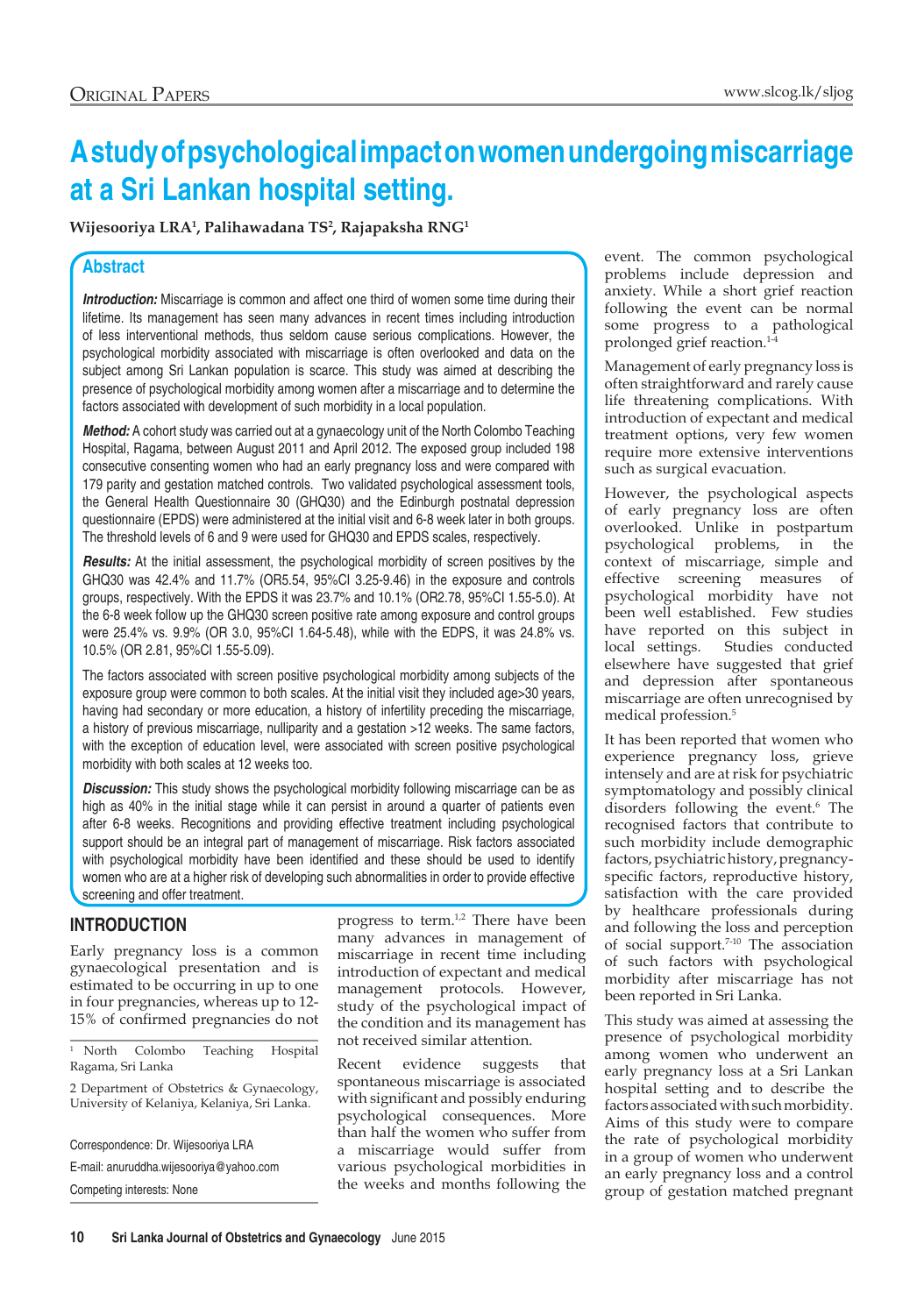women with an uncomplicated pregnancy and to describe the association between psychological outcome and demographic, obstetrics and social factors among women who undergo early pregnancy loss.

## **METHODS**

A cohort study was carried out at an obstetrics and gynaecology unit of the North Colombo Teaching Hospital, Ragama, from August 2011 to April 2012. The exposed group included 198 consecutive women who were admitted to the unit with an early pregnancy loss (less than 24 weeks) while 179 parity and gestation matched controls with uncomplicated on going pregnancies were recruited from the antenatal clinic. Women were recruited to the exposure group within 24 hours of diagnosis and the informed consent was obtained for study participation. The controls were recruited at the antenatal clinic among women with uncomplicated pregnancies. Previous psychiatric illness, inability to read or speak Sinhalese and conditions that limit their ability to understand the study questions were considered as exclusion criteria.

Both groups had an initial interview with a pre-tested questionnaire at recruitment, which included data collection on demographic, social and obstetrics history. The psychological morbidity was assessed using Sinhala translations of two questionnaires, the General Health Questionnaire (GHQ-30) and Edinburgh postnatal depression questionnaire (EPDS). These were self administered at the initial visit as well as after 6-8 weeks from recruitment. The latter was carried out by mailing the questionnaire to the subjects and requesting them to post it back after completion.

The Edinburgh postnatal depression (EPDS) scale was originally designed to identify women with depression in postnatal period. Since then, it has been validated to be used outside the post partum period including pregnancy.10-13 The Sinhalese translation of EPDS has been validated by Rowell *et al*. to detect depressive symptoms among Srilankans population. $^{14}$  It is

a 10-items questionnaire on which women rate their feelings over the preceding seven days, giving a score ranging from 0 to 30.

The GHQ-30 is a widely used tool to assess the psychological status in non-psychiatric settings worldwide. It has been used effectively in different societies in different languages. A Sinhalese version of the 30-items general heath questionnaire (GHQ-30) has been validated to our population.<sup>15</sup> There are different scoring methods used and a likert method (0,0,1,2) was used in this study. In this study, threshold levels for positive screening were set at scores of 6 for GHQ-30 and 9 for the EDPS.14,15

The data analysis was done for comparison of the two groups for socio-demographic data as well as to describe the presence of psychological morbidity in each group and to determine the association between socio-demographic and obstetric data and psychological morbidity among women who underwent a miscarriage. Means, relative risks and odds ratios with confidence intervals were used for comparisons. A statistical significance level of 5% was considered for all analysis. This study did not raise any major ethical issues. All women who were found to have a significant psychological morbidity were offered evaluation at a psychiatry clinic. The ethics review committee of the Faculty of Medicine, University of Kelaniya, approved the study protocol prior to study commencement.

### **RESULTS**

The initial assessment was completed by 198 women with an early pregnancy loss and 179 controls. The two groups were comparable in baseline characteristics including age, mean period of gestation, history of a previous miscarriage and a history of infertility prior to this pregnancy. The comparison of the two groups according to these baseline characteristics is shown in table 1. The response rate at six to eight weeks follow up was  $89.4\frac{1}{77}$  (177/198) in the exposure group and 95.5%(171/179) in the control group. The dropouts were solely due to non-responding to the follow up questionnaire sent by post.

The rate of screen positive women with GHQ 30 was higher at the initial assessment among women who underwent an early pregnancy loss compared to the controls (42% vs. 11.7%, RR 5.54; 95%CI 3.25-9.46). Similar association was seen with the use of EPDS scale as well (23.7% vs 10.1%, RR 2.78; 95%CI 1.55-5.0). Also at the six to 8 week follow up the screen positive psychological morbidity was higher among exposure group than the control group with both GHQ 30 (25.4% vs. 9.9%, RR 3.0; 95%CI 1.64- 5.48) and EPDS (24.8% vs 10.5%, RR 2.81; 95%CI 1.55-5.09). This is shown in table 2.

The socio demographic and past obstetric factors that were associated with a screen positive psychological morbidity at initial assessment among women who underwent an early pregnancy loss included age of more

| <b>Character</b>                   | <b>Exposure</b><br>group | Control group<br>$(n=179)$ | 95% CI             |
|------------------------------------|--------------------------|----------------------------|--------------------|
|                                    | $(n=198)$                |                            |                    |
| Age in years; mean                 | 26.8                     | 27.5                       | $-0.39 - 1.79$     |
| Period of gestation;<br>mean       | 13.1                     | 13.9                       | $-0.7 - 2.3$       |
| Previous miscarriage;<br>$no(\%)$  | 34(17.2%)                | 23(12.8%)                  | OR 1.41(0.79-2.49) |
| Planned pregnancy;<br>$no(\%)$     | 95(48%)                  | 97(54.2%)                  | OR 0.78(0.52-1.17) |
| Preceding infertility;<br>$no(\%)$ | $10(5.1\%)$              | 17(9.5%)                   | OR 0.51(0.23-1.14) |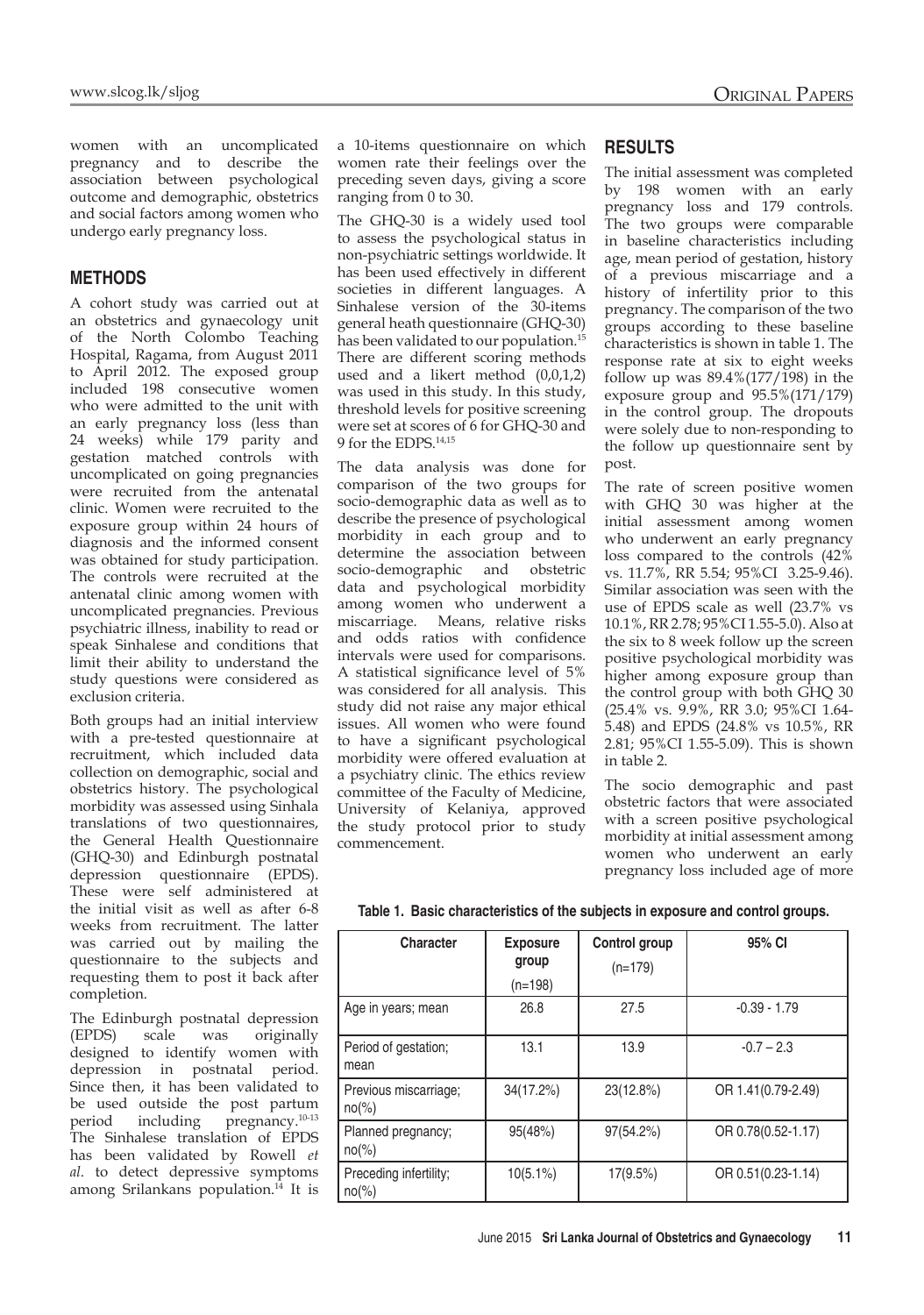#### **Table 2. The rate of screen positive psychological morbidity among subjects in exposure and control groups at initial assessment and at 6-8 week follow up assessment**

|                           | Exposure group | Control group | 95% CI                |
|---------------------------|----------------|---------------|-----------------------|
| At the initial assessment | $n = 198$      | $n=177$       |                       |
| GHQ 30; n(%)              | 84(42.4%)      | 21 (11.7%)    | RR 5.54 (3.25 - 9.46) |
| EPDS; $n\frac{6}{6}$      | 47(23.7%)      | 18(10.1%)     | RR 2.78 (1.55 - 5.0)  |
|                           |                |               |                       |
| At the 6-8 week follow up | $n = 177$      | $n = 171$     |                       |
| GHQ 30; n(%)              | 45(25.4%)      | 17(9.9%)      | RR 3.0 (1.64 -5.48)   |
| EPDS; $n\frac{6}{6}$      | 44(24.8%)      | 18(10.5%)     | RR 2.81 (1.55 - 5.09) |

#### **Table 3. The association between socio demographic and past obstetric factors and screen positive psychological morbidity with GHQ 30 and EPDS scales among exposure group at the initial assessment**

|                                   | With GHQ 30                    |                                 | With EDPS                   |                                |                                 |                             |
|-----------------------------------|--------------------------------|---------------------------------|-----------------------------|--------------------------------|---------------------------------|-----------------------------|
|                                   | Screen<br>positive<br>$n = 84$ | Screen<br>negative<br>$n = 114$ | <b>OR</b><br>(95% CI)       | Screen<br>positive<br>$n = 47$ | Screen<br>negative<br>$n = 151$ | OR<br>(95% CI)              |
| Age $>30$<br>years                | 31(36%)                        | 22(19%)                         | OR 2.45*<br>$(1.29 - 4.63)$ | 22(46%)                        | 31(20%)                         | OR 3.41*<br>$(1.71 - 6.79)$ |
| Secondary<br>education or<br>more | 61(72%)                        | 61(53%)                         | OR 2.3*<br>$(1.26 - 4.2)$   | 33(70%)                        | 72(47%)                         | OR 2.59*<br>$(1.29 - 5.19)$ |
| Unemployed                        | 57(67%)                        | 63(55%)                         | OR 1.71<br>$(0.95 - 3.07)$  | 32(68%)                        | 88(58%)                         | OR 1.53<br>$(0.77 - 3.04)$  |
| History of<br>infertility         | 11(13%)                        | 2(1.7%)                         | OR 8.44*<br>$(1.83 - 38.8)$ | 10(21%)                        | $3(1.9\%)$                      | OR 13.3*<br>$(3.52 - 50.5)$ |
| <b>Previous</b><br>miscarriage    | 28(33.3)                       | $8(7.0\%)$                      | OR 6.63*<br>$(2.84 - 15.4)$ | 24(51%)                        | 12(7.9%)                        | OR 12.1*<br>$(5.35 - 27.3)$ |
| Planned<br>pregnancy              | 43(51%)                        | 55(48%)                         | OR 1.13<br>$(0.64 - 1.97)$  | 27(57%)                        | 71(47%)                         | OR 1.52<br>$(0.79 - 2.93)$  |
| Nulliparity                       | 59(70%)                        | 61(53%)                         | OR 2.05*<br>$(1.13 - 3.71)$ | 40(85%)                        | 80(52%)                         | OR 5.07*<br>$(2.15 - 11.9)$ |
| POG > 12<br>weeks                 | 52(61%)                        | 42(36%)                         | OR 2.79*<br>$(1.56 - 4.97)$ | 34(72%)                        | 60(39%)                         | OR 3.97*<br>$(1.95 - 8.08)$ |

Significant associations are marked with an \*.

than 30 years, an education up to secondary level or beyond, history of infertility, previous history of miscarriage, nulliparity, and a period of gestation beyond 12 weeks. These factors, with the exception of the education level, also showed a positive association at 6-8 weeks follow up. The association between these factors and psychological morbidity among women who underwent an early pregnancy loss is shown in table 3 and 4.

# **DISCUSSION**

This study attempted to address an area that is very important in clinical practice, yet seldom reported in local settings. It studied the rate of psychological morbidity among women who undergo a miscarriage,

which is a very common gynecological presentation. It is important to study this in different settings since the psychological response to such a life event varies among different populations.

This study was able to demonstrate the rate of significant psychological morbidity after a miscarriage can be as high as 40% in the initial stage while nearly one quarter of women continues to have such morbidity after 6-8 weeks. This is a high proportion and therefore, assessment and management of it should be made part of routine clinical management of these patients. The comparison group allowed us to demonstrate the psychological morbidity seen in affected individuals is beyond what is expected due to pregnancy.16,17 The results also demonstrated that some women improve their psychological status with time, as the rate of screen positive women reduced by 6-8 weeks.

Early grief reaction to the traumatic event of miscarriage is likely the reasons for high GHQ 30 score at the initial stage. Such emotional reactions include a feeling of sadness, emptiness, anxiety, anger, and some depressive symptoms. Most of the previous studies highlighted the depressive disorders rather than anxiety following a miscarriage.4,18,19 Therefore, miscarriage has typically been conceptualized as a loss, thus significantly less research been conducted to study the anxiety reaction following miscarriage. In this study, the GHQ 30 scale was used to assess other areas of psychological morbidity, since the EPDS measures mainly depressive symptoms.

While the proportion of women who were screen positive for GHQ 30 scale reduced from 42% to 24% at 6-8 weeks, the proportion of women who were EPDS screen positive did not change considerably (23.7% vs. 24.8%). This demonstrates that while the general psychological health improves with time, the depression that ensues can persist for a longer period of time. Similar observations have also been noted in previous studies.16

The factors associated with psychological morbidity among women who underwent miscarriage are useful in identifying women who are at a higher risk for such morbidity